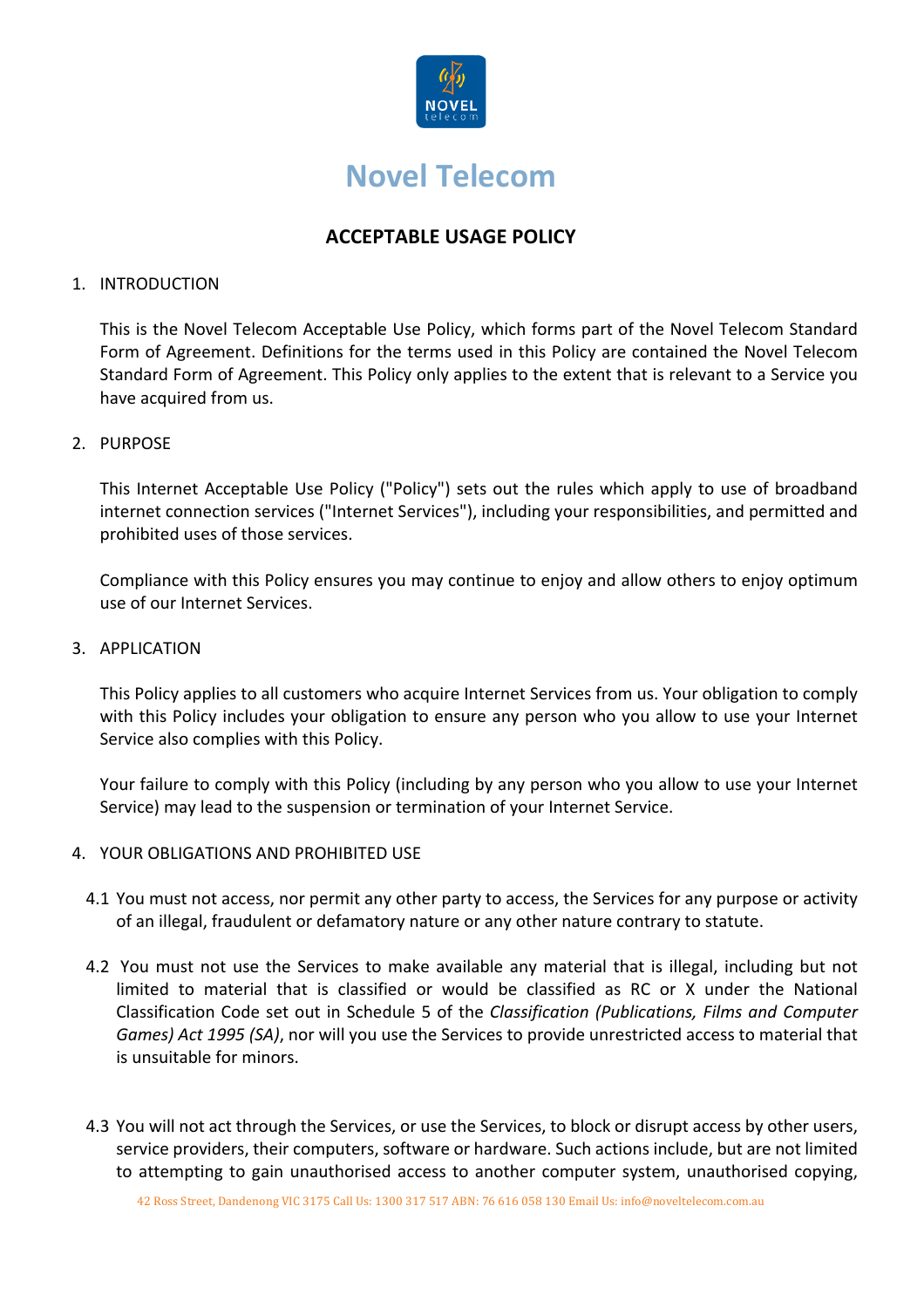

monitoring, modification or destruction of information held on another computer system, unauthorised copying or dissemination of material protected by copyright or propagating computer viruses, worms and other types of malicious programs, probing, scanning or testing the vulnerability of a system or network, breaching any security or authentication measures for a system or network, accessing the account or private information of any other user, accessing any server in violation of any acceptable use policy of that server, denial of service attacks, flooding of a network, overloading a service, improper seizing and abuse of operator privileges and attempts to "crash" a host.

- 4.4 You must not use the Services to transmit or display (nor permit any other party to use the Services to transmit or display) threatening, obscene, offensive or abusive materials, or engage in any form of harassment when using the Services (or when permitting any other party to use the Services).
- 4.5 The Services must not be used to send messages to any individual who has indicated that he/she does not wish to receive messages from you.
- 4.6 You will not reproduce, distribute, transmit, publish, copy, transfer or commercially exploit any information or material of any kind (including but not limited to information or material accessed through or received from the Services) that infringes any copyright, patent, trademark, design or other intellectual property right or, in our reasonable opinion, is likely to mislead or deceive any person accessing the relevant information or material.
- 4.7 You must respect the privacy of others when accessing and using the Services.
- 4.8 You must, in accessing and using the Services, only use software that you are legally entitled to use and such use must not infringe any third party intellectual property rights.
- 4.9 You must not use the Services for pyramid or other illegal soliciting schemes.
- 4.10 You must not use the Services for any fraudulent activities, including impersonating any person or entity or forging anyone else's digital or manual signature.
- 4.11 You must not use (or attempt to use) or distribute tools designed for compromising security (such as password guessing programs, cracking tools, packet sniffers or network probing tools).
- 5. SPAM

In this Policy, "Spam" includes one or more unsolicited commercial electronic messages to which the Spam Act 2003 applies, and derivations of the word "Spam" have corresponding meanings.

5.1 Codes of Practice

The Internet Industry Codes of Practice registered with the Australian Communications and Media Authority ("ACMA") set out how internet service providers, such as ourselves, and email service providers must address the sources of Spam within their own networks. They also require internet service providers and email service providers to give end-users information about how to deal with Spam, and informed choice about their filtering options.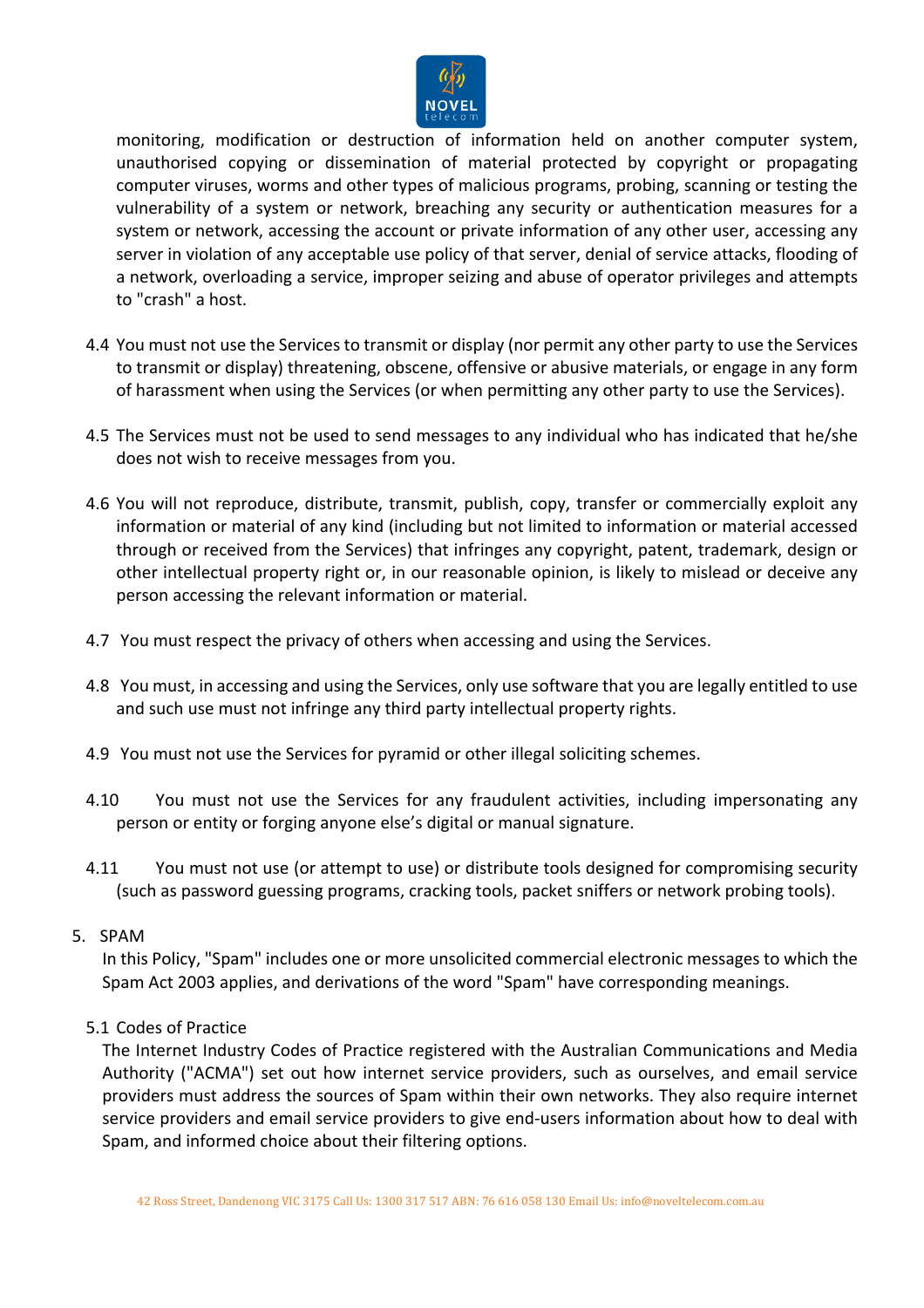

# 5.2 Reducing Spam

You can reduce the amount of Spam you receive if you:

- 5.2.1 Do not open emails from dubious sources;
- 5.2.2 Do not reply to Spam or click on links, including 'unsubscribe' facilities, in Spam;
- 5.2.3 Do not accept Spam-advertised offers;
- 5.2.4 Block incoming mail from known Spammers;
- 5.2.5 Do not post your email address on publicly available sites or directories. If you must do so, look for options, such as tick boxes, that allow you to opt out of receiving further offers or information.;
- 5.2.6 Do not disclose your personal information to any online organization unless they agree (in their terms and conditions or privacy policy) not to pass your information on to other parties;
- 5.2.7 Use separate email addresses for different purposes, such as a personal email address for friends and family and a business email address for work;
- 5.2.8 Install a Spam filter on your computer to filter or block Spam. We strongly recommend that you install a Spam filter on your computer, even if you receive a Spam filtering service from us. Information on the availability of anti-Spam software for end-users is available at the Internet Industry Association (IIA) website
- 5.2.9 Report any Spam you receive to us or the ACMA (see "Complaints" below); and
- 5.2.10 Visit the ACMA website www.acma.gov.au for more information on ways to reduce the volume of Spam you receive, including how to reduce Spam if you operate a website; and avoid becoming an accidental Spammer.
- 5.3 Loss of Legitimate Email

Filtering services are an effective means of reducing the amount of Spam you receive. However, they will not eliminate all Spam and there is a risk that legitimate email might occasionally be incorrectly classified as Spam and therefore lost.

# 5.4 Your Spam Obligations

You agree that you will use your Internet Service in compliance with the Spam Act 2003 and will not engage in practices which would result in a breach of the Act. In particular, you agree that you will not use, attempt to use or allow your Internet Service to be used to:

- 5.4.1 Send, allow to be sent, or assist in the sending of Spam;
- 5.4.2 Use or distribute any software designed to harvest email addresses;
- 5.4.3 host any device or service that allows email to be sent between third parties not under your authority or control; or
- 5.4.4 Otherwise breach the Spam Act 2003 or the Spam Regulations 2004 of the Commonwealth, (your "Spam Obligations").
- 5.4.5 You agree to use your reasonable best endeavors to secure any device or network within your control against being used in breach of your Spam Obligations by third parties, including where appropriate:
- 5.4.6 the installation and maintenance of antivirus software;
- 5.4.7 the installation and maintenance of firewall software; and
- 5.4.8 the application of operating system and application software patches and updates.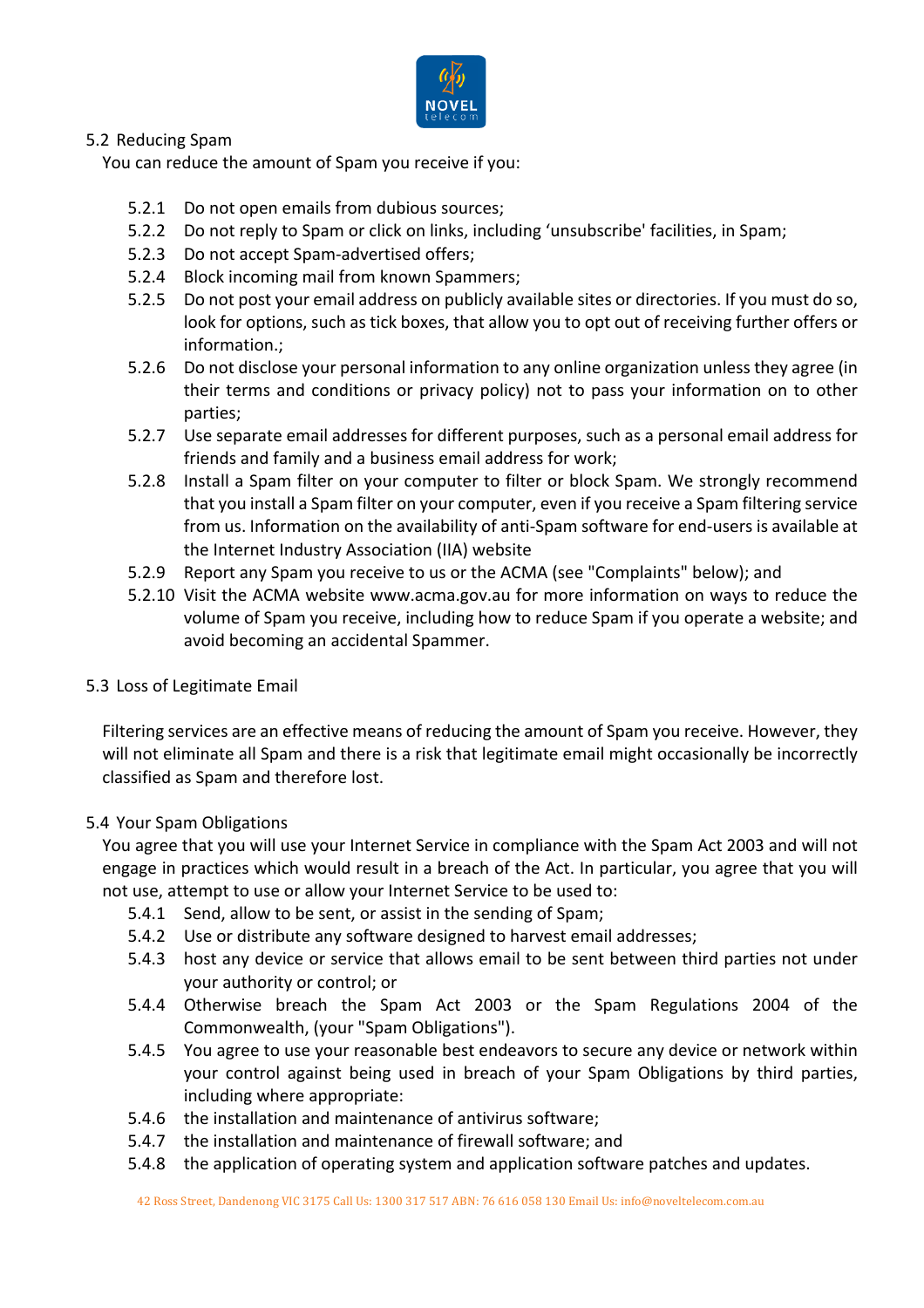

5.5 We may scan any IP address ranges allocated to you for your use with your Internet Service in order to detect the presence of open or otherwise misconfigured mail and proxy servers. If we detect open or misconfigured mail or proxy servers, we may suspend or terminate your Internet Service. The circumstances in which we may do so are set out in section 11 (suspension and termination).

# 6. EXCESSIVE USE

You must use your Internet Service in accordance with any download or capacity limits stated in the specific plan that you subscribe to for the use of that Service. We may limit, suspend or terminate your Internet Service if you unreasonably exceed such limits or excessively use the capacity or resources of our Network in a manner which may hinder or prevent us from providing services to other customers or which may pose a threat to the integrity of our Network or systems. If your upload data is two times that of your download we may limit, suspend or terminate your Internet Service. See section 12 for more information regards this.

# 7. UNREASONABLE USE

7.1 we consider your use of the service to be unreasonable if:

- 7.1.1 your usage of the service affects other customers' access to the network; or
- 7.1.2 you set up switch devices which potentially keeping a session open for hours and limiting the ability for other customers to access the service; or
- 7.1.3 We reasonably believe you have breached this Acceptable Use Policy.
- 7.2 If we consider, at our sole discretion, that you have made unreasonable use of the service, we may terminate the service, temporarily suspend the service, or ask you to change the way in which you use the service.
- 7.3 If we terminate the service, you are liable for any early termination payment to us.
- 7.4 If we block your service, you are not entitled to claim back any charges that may have levied for the period of the suspension.

# 8. SECURITY

You are responsible for maintaining the security of your Internet Service, including protection of account details, passwords and protection against unauthorized usage of your Service by a third party. We recommend that you take appropriate security measures such as the installation of a firewall and use up to date anti-virus software. You are responsible for all charges incurred by other persons who you allow to use your Internet Service, including anyone to whom you have disclosed your password and account details.

- 9. COPYRIGHT
	- 9.1 It is your responsibility to ensure that you do not infringe the intellectual property rights of any person in relation to any material that you access or download from the Internet and copy, store, send or distribute using your Internet Service.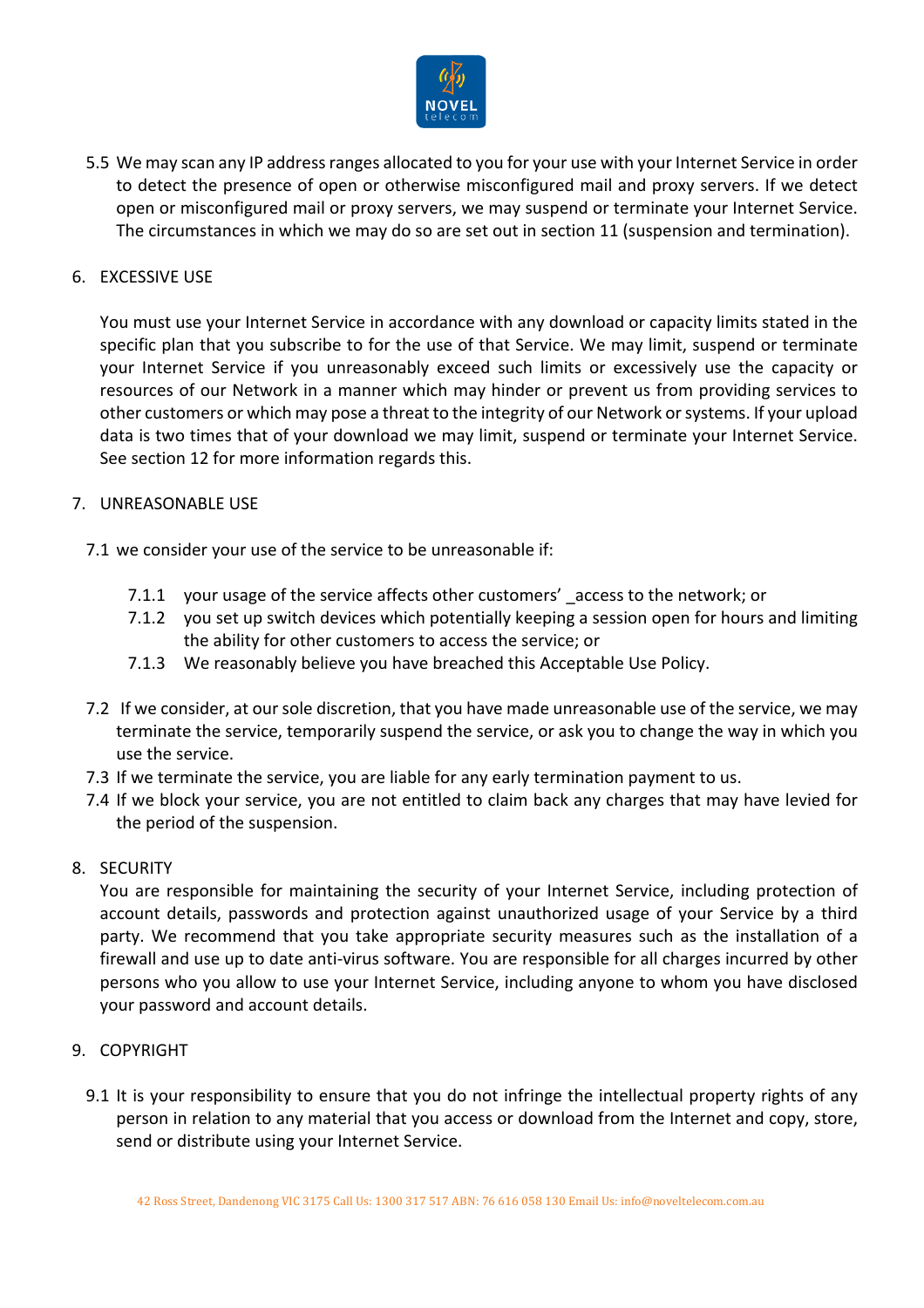

- 9.2 You must not use your Internet Service to copy, adapt, reproduce, distribute or otherwise make available to other persons any content or material (including but not limited to music files in any format) which is subject to copyright or do any other acts in relation to such copyright material which would infringe the exclusive rights of the copyright owner under the Copyright Act 1968 or any other applicable laws.
- 9.3 You acknowledge and agree that we have the right to immediately suspend hosting and may remove from our Network or systems any content upon receiving a complaint or allegation that the material infringes copyright or any other intellectual property rights of any person.

#### 10. CONTENT

- 10.1 You are responsible for determining the content and information you choose to access on the Internet when using your Internet Service. It is your responsibility to take all steps you consider necessary (including the use of filtering programs) to prevent access to offensive or obscene content on the Internet by children or minors who you allow to use your Internet Service.
- 10.2 You may obtain further information on content filtering products at the Internet Industry Association (IIA) website.
- 10.3 You must not use or attempt to use your Internet Service to make inappropriate contact with children or minors who are not otherwise known to you. You are responsible for any content you store, send or distribute on or via our Network and systems including, but not limited to, content you place or post on web pages, email, chat or discussion forums, bulletin boards, instant messaging, SMS and Usenet news.
- 10.4 You must not use such services to send or distribute any content which is prohibited, deemed obscene or offensive or otherwise unlawful under any applicable Commonwealth, State or Territory law, including to send or distribute classes of restricted content to children or minors if that is prohibited or an offense under such laws.
- 10.5 Your failure to comply with these requirements may lead to immediate suspension or termination of your Internet Service without notice. If we have reason to believe you have used your Internet Service to access child pornography or child abuse material, we are required by law to refer the matter to the Australian Federal Police.

# 11. REGULATORY AUTHORITIES

- 11.1 You must label or clearly identify any content you generally make available using your Internet Service in accordance with the applicable classification guidelines and National Classification Code (issued pursuant to the Classification (Publications, Films, and Computer Games) Act 1995 (Cth)) or any industry code which applies to your use or distribution of that content.
- 11.2 Commonwealth legislation allows the ACMA to direct us to remove from our Network and servers any content which is classified, or likely to be classified, as 'prohibited' content. We also cooperate fully with law enforcement and security agencies, including in relation to court orders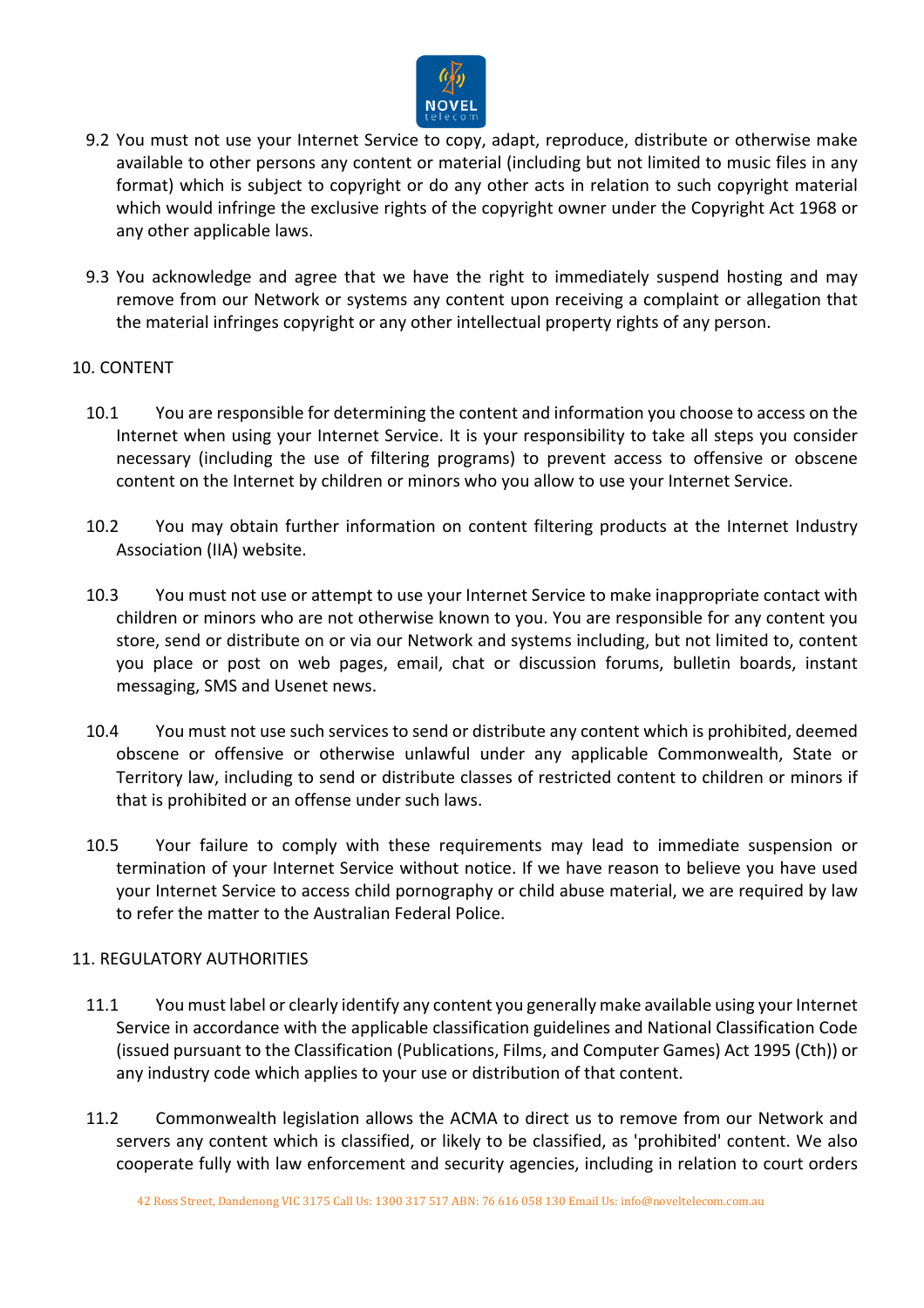

for the interception or monitoring of our Network and systems. We may take these steps at any time without notice to you.

11.3 You must not hinder or prevent us from taking all steps necessary to comply with any direction from ACMA or any other law enforcement or security agency. You acknowledge that we reserve the right to limit, suspend or terminate your Internet Service if there are reasonable grounds for suspecting that you are engaging in illegal conduct or where the use of your Internet Service is subject to any investigation by law enforcement or regulatory authorities.

# 12. SUSPENSION & TERMINATION

- 12.1 We reserve the right to suspend your Internet Service if you are in breach of this Policy, provided that we will first take reasonable steps to contact you and give you the opportunity to rectify the breach within a reasonable period.
- 12.2 What is reasonable in this context will depend on the severity of the problems being caused by the breach (for example, if you commit a serious or continuing breach, it may be reasonable to immediately suspend your Internet Service without notice to you).
- 12.3 If we notify you of a breach of your Spam Obligations, we will, at your request and to the extent we are reasonably able, supply you with information as to the nature of open relays and suggested resolutions to assist you to comply with your Spam Obligations. Our right to suspend your Internet Service applies regardless of whether the breach is committed intentionally, through misconfiguration, or by other means not authorised by you including but not limited to through a Trojan horse or virus.
- 12.4 If your Internet Service is suspended and the grounds upon which it was suspended are not corrected by you within seven days, we may terminate your Internet Service. In the event your Internet Service is terminated, you may apply for a pro-rata refund of any pre-paid charges for your Internet Service, but we will have the right to levy.
- 12.5 We may suspend, limit or cancel your internet service if we consider there to be excessive usage on your data service whereby the data downloaded and uploaded, in total, exceeds 30 Gigabytes per calendar month, and the data downloaded is less than 50% of the total in one billing period per calendar month

# 13. OUR RIGHTS

- 13.1 We reserve the right to remove any information or materials, in whole or in part, that we, in our sole discretion, deem to be offensive, obscene, indecent, or otherwise inappropriate regardless of whether such material or its dissemination is unlawful.
- 13.2 We are under no obligation to monitor transmissions or published content on the Services. However, we or our agents have the right to monitor such transmissions or published content from time to time.